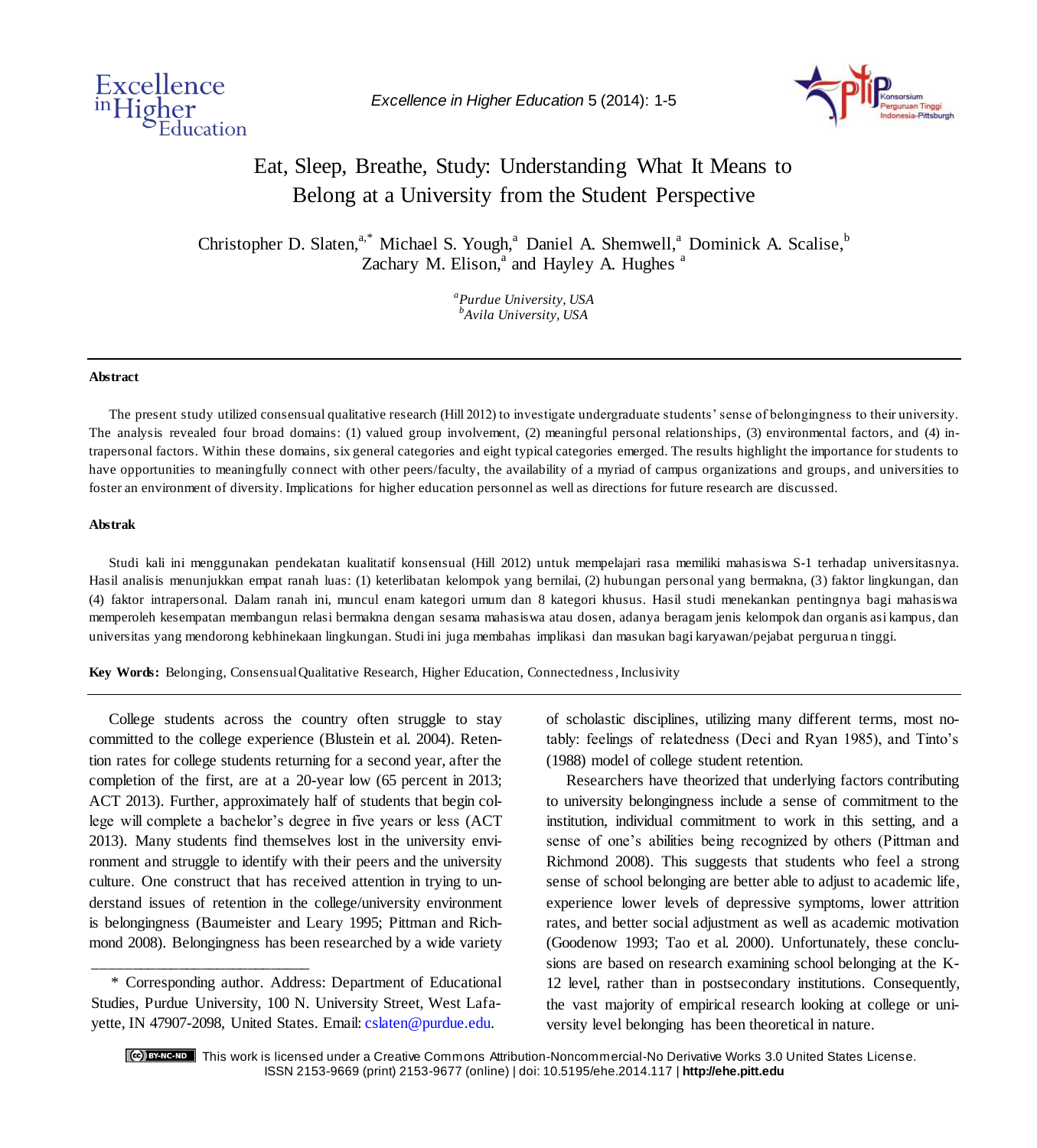Tinto (1988) stressed the importance of belongingness to college student attrition. Through his work, Tinto argued that the social aspects of belonging to the university were as important for students' retention as their academic concerns (Tinto 1993). Specifically, Tinto (1990) emphasized the importance of faculty to student relations both in and out of the classroom. He professed that having a good connection between student and faculty was essential to student retention and that this involved both frequency and quality of contact between faculty and students (Tinto 1993). Although Tinto's work is widely regarded as the most influential theory of college student departure, empirical research only provides modest support for its components (Braxton and Lee 2005). One of the most prevailing critiques of Tinto's work is the lack of consideration or recognition of contextual variables that may influence students' belongingness, and in turn, their retention (Guiffrida 2005; Kuh and Love 2000).

Another area of research that involves belonging is Self-Determination Theory (SDT), which emphasizes that the desire to belong (referred to as *relatedness*) is a fundamental psychological need (Deci and Ryan 1985). Unlike Tinto's (1993) conceptualization, SDT suggests that human beings best function when their interactions with the environment are governed by choice rather than coercion or obligation, placing an emphasis on socio-cultural conditions. In Deci and Ryan's (1985) view, this choice is based on an awareness of one's own needs and the contextual environment in which one exists. The need for relatedness is a cornerstone—along with the need for autonomy and competence—of self-determination theory (Deci and Ryan 1985). The need for relatedness may play a crucial role in college retention. Ryan and Deci (2002, p. 7, emphasis added) define relatedness as "feeling connected to others, to caring for and being cared for by others, to having a sense of belongingness both with other individuals *and with one's community*." They note it may be related to intrinsic motivation and facilitated by shared goals. Thus, campuses without a climate of inclusiveness may be places in which students are less likely to satisfy this need. The result could be a lack of connectedness to others in the college environment and lower performance. SDT is a widely recognized theory and numerous studies have examined its components and applicability. Nevertheless, few studies have specifically examined SDT's relation to student persistence and retention (Guiffrida et al. 2013). Moreover, understanding student perspectives on relatedness have yet to be considered in the literature.

The need to belong has long been seen as fundamental to the human experience. The theories mentioned above are all derived from Maslow (1970)'s original conceptualization of belonging as a deficiency need, noting that people will seek ways to meet this need if it is not being met. Building from this conceptualization, Baumeister and Leary (1995) argue that human beings have a fundamental "need to belong," and that individuals experience optimal functioning when they have a few positive, stable relationships in their lives. Baumeister and Leary (1995) define belongingness as the perception of consistent interaction coupled with persistent caring from others. Based on this framework, Pittman and Richmond (2008) found that feeling connected in the university setting goes beyond the relationships with individuals in the school to a more global sense of belonging and feeling connected to the institutional community.

Considered collectively, the literature clearly suggests that a sense of university belongingness impacts students in a multitude of meaningful ways. However, it is unclear what mechanisms comprise university belongingness or how students' actually conceptualize and define the construct. Despite significant research examining the impact of belongingness in an academic setting, scholars have failed to identify how the definition of belongingness might change given the academic level (e.g., college versus K-12). Clarifying what it means to belong in a university environment helps further distinguish belongingness as a unique construct and combats against the future misuse or omission of the construct in the literature. The current study examines the student perspective on how they define the meaning of belonging to a university. This novel work can enable researchers to more accurately define the perception of student belonging, based on the source of the experience.

# **Research Design**

A rigorous qualitative methodology called Consensual Qualitative Research (CQR) was selected for this project (Hill 2012). CQR is distinct from other qualitative data analyses as it involves a comprehensive multi-step regimen where the research team members are asked to: (a) confront pre-existing biases in relationship to the phenomena of interest, (b) come to a full consensus on all important components of the analysis, and (c) submit their consensual work to an "auditor" who evaluates the decisions following each of the three phases of analysis. A more detailed description of the procedures can be found elsewhere (e.g., Hill 2012).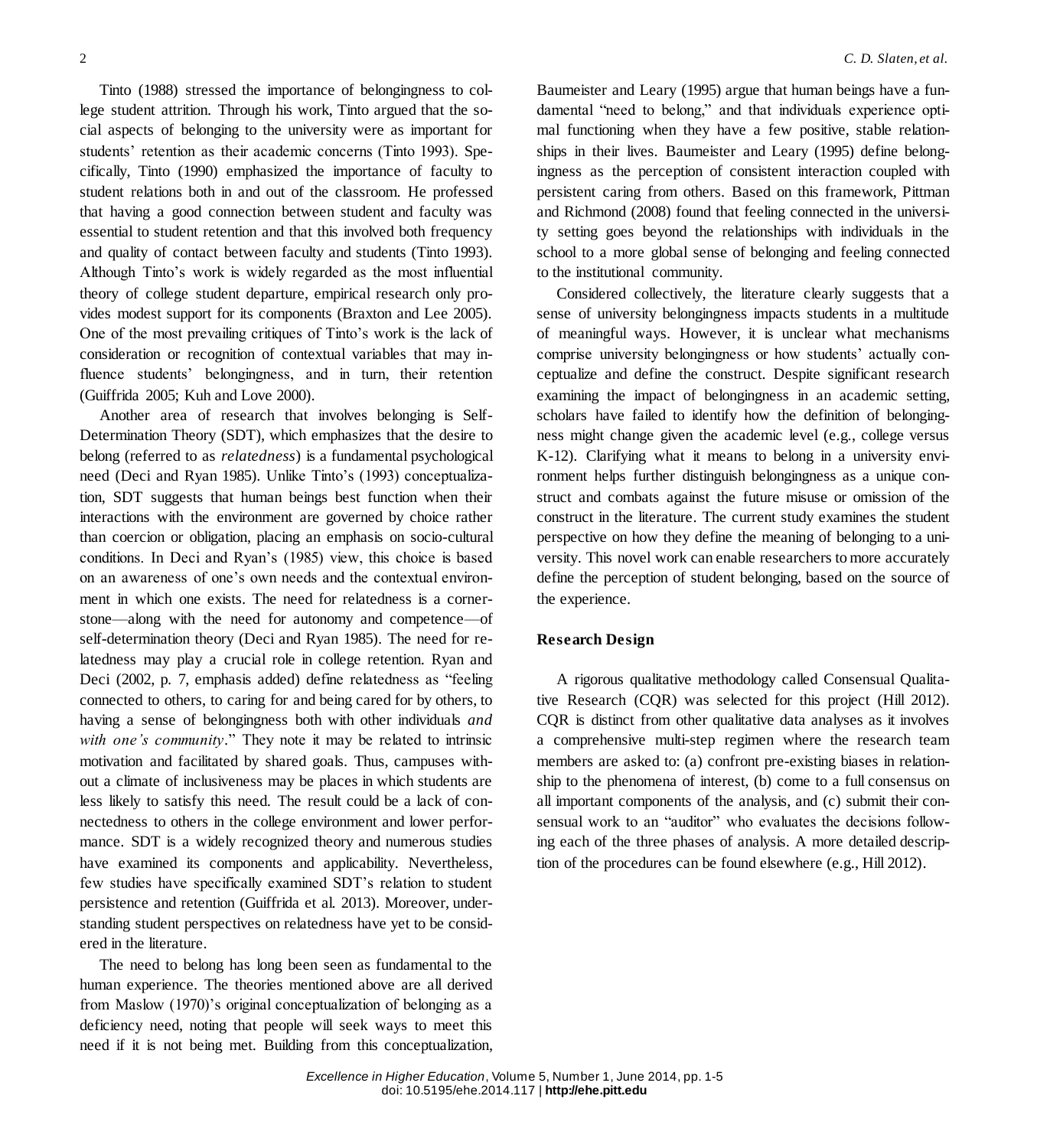## *Participants*

Participants ( $N = 11$ ; 5 women, 7 men) were composed of a stratified random sample of undergraduate students at a large Midwestern university with a total student body of over 40,000 that represent the general student body. Seven students identified as White, three as Asian/Asian-American, and one student identified as Black/African-American. Participants reported different levels of university experience; two participants identified as first year, five as sophomores, three as juniors, and one as a senior.

# *Procedures*

The research team consisted of two faculty members in a college of education at a large Midwestern university, three doctoral students, three masters-level graduate students, and one undergraduate student. In addition, the research team included an external auditor, a faculty member familiar with CQR and with previous experience as an auditor. Hill's (2012) outline of the CQR process was followed as prescribed. Audio interviews were conducted by members of the research team after being trained by the first author in conducting qualitative interviews. Prior to developing the interview protocol, the research team acknowledged and addressed their biases before beginning data collection. The research team frequently discussed these biases and revisited them throughout the data collection and analysis process. The interviews were audio-recorded, transcribed, and de-identified for data analysis. Members of the team took part in data collection by interviewing, transcribing the interviews, coding the data through team consensus, and drawing conclusions from the themes generated.

## **Results**

The domains represent content areas discussed by all interviewees (see Table 1). Sub-domains, or stratified categories, were established in order to further organize the data in a meaningful way. Four domains emerged: (1) valued group involvement, (2) meaningful personal relationships, (3) environmental factors, and (4) intrapersonal factors.

## *Valued Group Involvement*

All of the participants discussed the importance of finding a group connection on campus or valued group involvement. The participants pointed out that they felt a sense of belongingness to the university through smaller group participation (e.g., academic major, fraternity/sorority). One male student explained the benefits of connecting with small groups, "This is such a large campus. Being a part of a group like makes it more, it doesn't make it feel as big . . . . It definitely makes it feel more like a community." For some students the connection buffered the demands of college. "I mean, the camaraderie that you develop with these people, for me it has been very strong the past few years just because we have to band together to survive [our academic discipline]."

| <b>Table 1.</b> Summary of Domains, Categories, and Frequencies |  |
|-----------------------------------------------------------------|--|
|-----------------------------------------------------------------|--|

| Domain/Category                                                                                 | Frequency*                   |
|-------------------------------------------------------------------------------------------------|------------------------------|
| Valued Group Involvement<br>• Being affiliated/member of an organization(s) on<br>campus        | General (11)<br>General (11) |
| • Group work that was identified as having meaning                                              | Typical (8)                  |
| • Feeling valued within one's major                                                             | Typical (5)                  |
| Meaningful Personal Relationships                                                               | General (11)                 |
| • Having similar experiences as others                                                          | General (11)                 |
| • Having healthy relationships with faculty/staff                                               | Typical (9)                  |
| • Building strong friendships with peers                                                        | Typical (8)                  |
| • Having family members that are alumni                                                         | Typical (6)                  |
| Environmental Factors                                                                           | General (11)                 |
| • Global sense of university culture and/or pride                                               | General (11)                 |
| • Influence of living community (i.e., dorms, apart-                                            | General (10)                 |
| ment)                                                                                           | Typical (9)                  |
| • Classroom environment<br>• The importance of diversity and inclusivity                        | Typical (7)                  |
| <b>Intrapersonal Factors</b><br>• Intrinsic motivation to seek out relationships with<br>others | General (11)<br>General (10) |
| • Opportunities for self-awareness and growth                                                   | General (10)                 |
| • Balancing Social and Academic Lives                                                           | Typical (6)                  |

\*Note: General = applicable to all the cases or all but one; Typical = applicable to at least half of the cases.

## *Meaningful Personal Relationships*

All of the participants identified one-on-one personal relationships that impacted their connection to the university. A number of participants felt a connection to the university through a family legacy of attendance, developed friendships with peers, faculty or staff, or found connection with others in shared experiences (i.e., study abroad). Without exception, all participants reported that a few very intimate connections on campus, or sometimes off campus, were important factors in the extent to which they felt like they belonged on campus. Few participants mentioned intimate relationships with loved ones off-campus, they suggested that these relationships made it more difficult for them to feel connected to the university. These competing needs to belong typically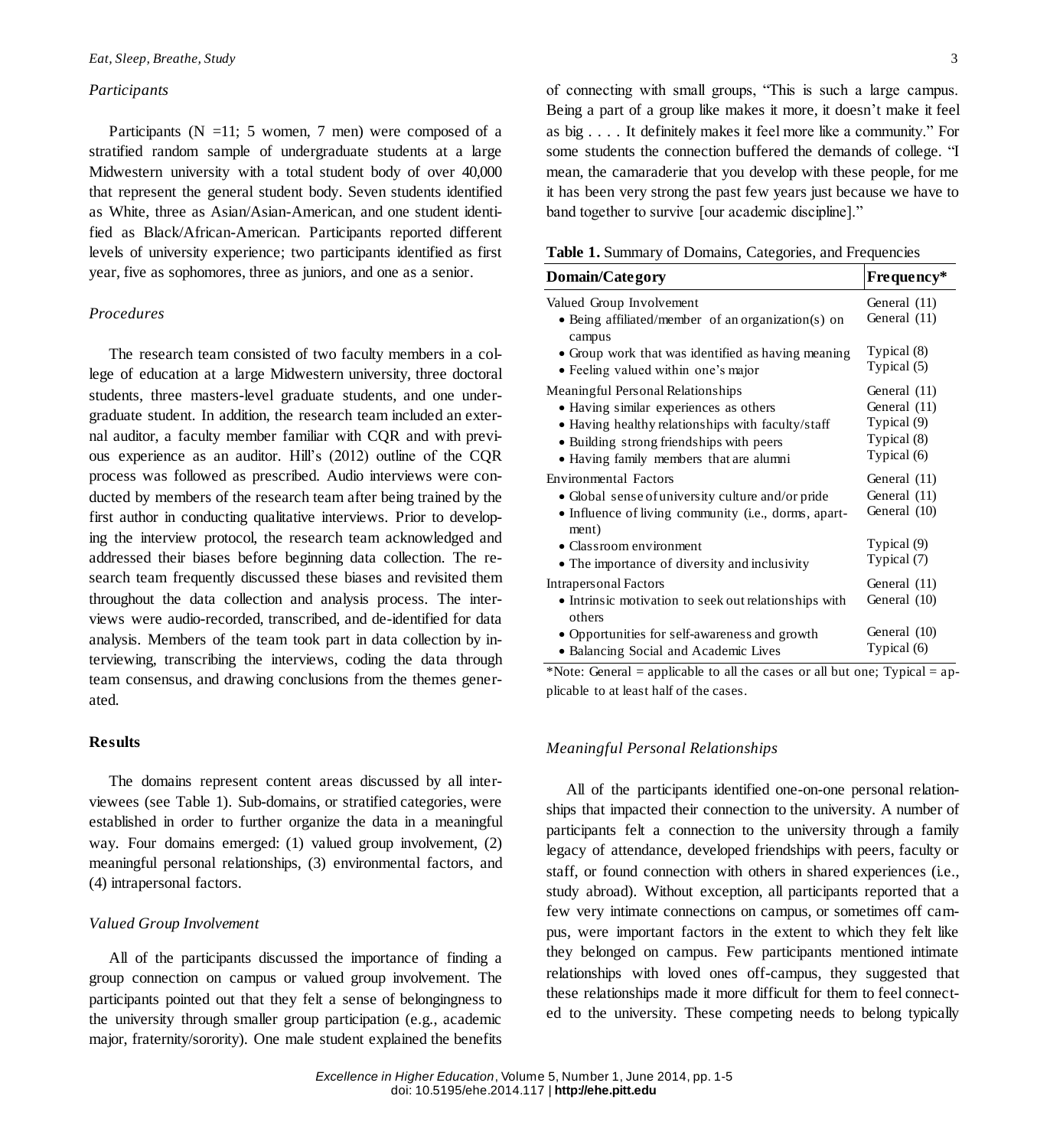emerged in reference to long-distance attachments, familial or romantic in nature.

#### *Environmental Factors*

Another overarching theme involved environmental factors (e.g., the university culture, living situation/community, embracing diversity, classroom environment) that impacted belongingness. The participants discussed different aspects of the university, as a whole, in reference to their felt connection. Some students believed that the university did not care about them individually. One student stated:

The university in general is worried about how many credit hours I am taking, is my financial aid okay, where my is money coming from, are they getting paid, or am I being fed so I don't complain…. It's the other things on campus that actually care whether I'm here or not. Like the organizations that are involved in student life.

Each participant noted that his or her own experience of the university environment had an impact on their sense of belonging.

## *Intrapersonal Factors*

All participants identified intrapersonal qualities that enabled them to build relationships, foster growth in their personal identity, or learn to balance social and academic life. One participant described her stance of open-mindedness in interpersonal relationships:

There are things that I'm going to tend towards and qualities in people I'm going to find more ideal and more, I don't know, accepting or interesting to me . . . going through the process is really going to help me identify how to be more open-minded about other people.

#### **Discussion**

The current study involved a qualitative investigation of college students' perspectives on what it means to belong at a university. Four domains were identified including: valued group involvement, meaningful personal relationships, environmental factors, and intrapersonal factors. Overall, participants were clear that each of these areas were of significant importance in how they came to experience belonging in a university setting.

Unlike Goodenow's (1993) common conceptualization of school or academic belonging at the K-12 level, college students are not in the same building for eight hours a day. They are often involved in other connections with the university outside of academics. This creates a complex set of dynamics making it difficult to pinpoint how to help students meet their needs to belong. Understanding college students' perspective on meeting these needs was paramount. Based on their words and reflections in this study, the following implications are important to keep in mind for university personnel.

## *Opportunities to Connect With Individuals in a Meaningful Way*

Participants identified the importance of having meaningful connections with people on an individual basis. Some mentioned connections with peers, while others mentioned connections with faculty and/or staff. Self-determination theory posits that humans are more likely to be intrinsically motivated when their need to belong, in combination with two other needs, self-determination and competence, are met (Deci and Ryan 1985). The above results underscore the importance of the role of belongingness needs for university students' educational, social, and intrapersonal growth. These students' narratives highlight a collective belief in the importance of having increased opportunities to connect with peers and faculty/staff in a meaningful way and on a regular basis. Practically, this involves faculty/staff being more available to students, confirming Tinto's (1993) previous conclusions about the importance of faculty and student relationships. Further, universities should create purposeful opportunities for students to interact socially in one-on-one connections and conversations*.*

#### *A Diversity of Campus Organizations and Groups for Students*

Each participant mentioned the value that he or she found in being part of a group on campus. Students discussed the various ways they navigate aspects of the university life to deepen their engagement with the institution. The results indicate that it may be more important for universities to create a positive atmosphere and offer small group opportunities and support, rather than more structured and required experiences. As a group, participants were just as adamant about their academic, social, and living communities being important factors in developing a connection on campus. We suggest that campus communities pay attention to being well rounded in being ready to offer both structured and unstructured, formal and informal, small group opportunities for students to connect on campus. Small groups are typically identified as a group of five to ten individuals, any more than that hinders the potential intimacy of the group as a whole and connections between individuals (Yalom 2005).